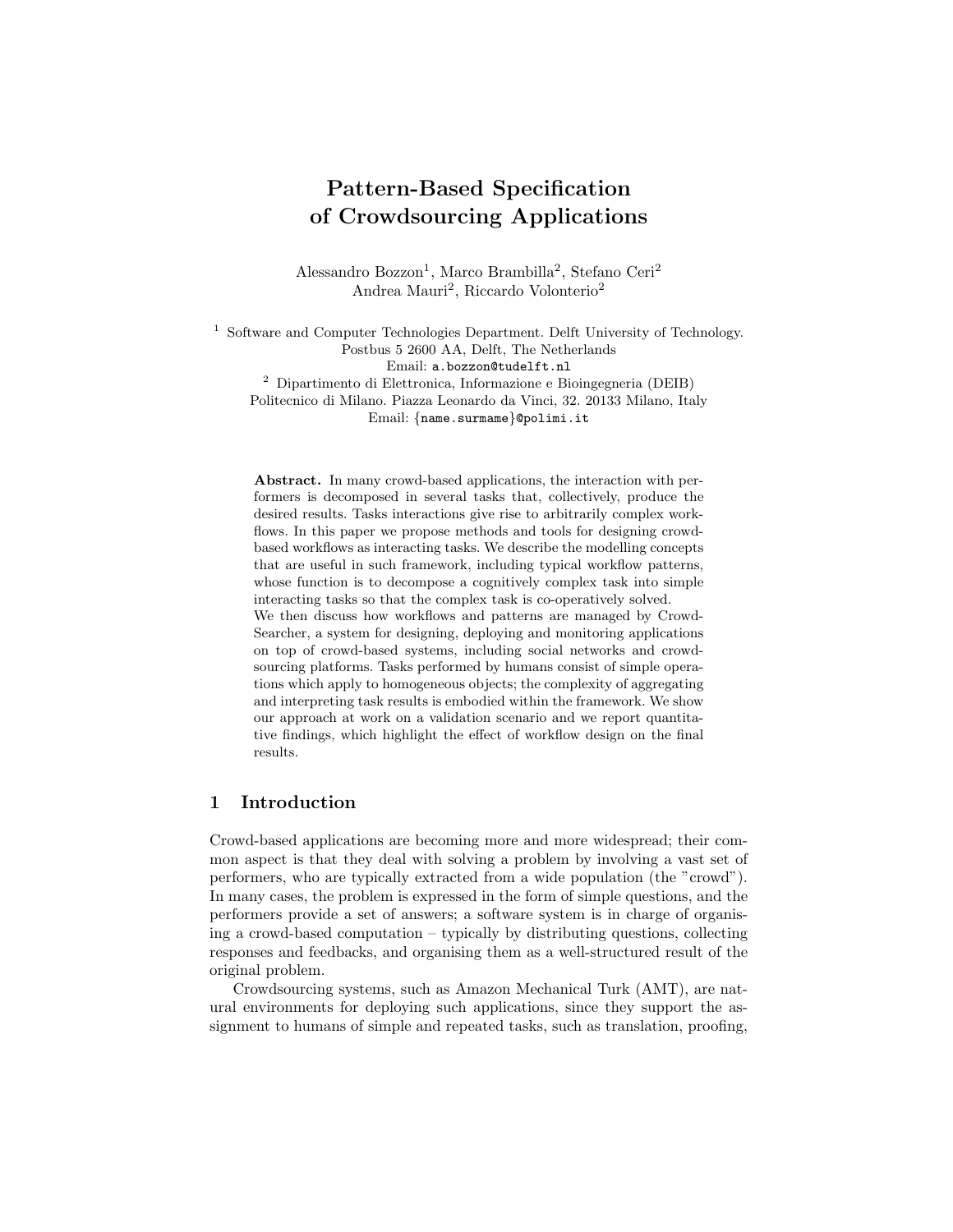content tagging and items classification, by combining human contribution and automatic analysis of results [\[1\]](#page-16-0). But a recent trend (emerging, e.g., during the CrowdDB Workshop<sup>[3](#page-1-0)</sup>), is to use many other kinds of platforms for engaging crowds, such as proprietary community-building systems (e.g., FourSquare or Yelp) or general-purpose social networks (e.g., Facebook or Twitter). In the various platforms, crowds take part to social computations both for monetary rewards and for non-monetary motivations, such as public recognition, fun, or genuine will of sharing knowledge.

In previous work, we presented CrowdSearcher [\[2,](#page-16-1) [3\]](#page-16-2), offering a conceptual framework, a specification paradigm and a reactive execution control environment for designing, deploying, and monitoring applications on top of crowd-based systems, including social networks and crowdsourcing platforms. In Crowdsearcher, we advocate a top-down approach to application design which is independent on the particular crowd-based system. We adopt an abstract model of crowdsourcing activities in terms of elementary task types (such as: labelling, liking, sorting, classifying, grouping) performed upon a data set, and then we define a crowdsourcing task as an arbitrary composition of these task types; this model does not introduce limitations, as arbitrary crowdsourcing tasks can always be defined by aggregating several operation types or by decomposing the tasks into smaller granularity tasks, each one of the suitable elementary type. In general, an application cannot be submitted to the crowd in its initial formulation; transformations are required to organise and simplify the initial problem, by structuring it into a workflow of crowd-based tasks that can be effectively performed by individuals, and can be submitted and executed, possibly in parallel. Several works [\[4,](#page-16-3) [5\]](#page-17-0) have analysed typical crowdsourcing patterns, i.e. typical cooperative schemes used for organising crowd-based applications.

The goal of this paper is to present a systematic approach to the design and deployment of crowd-based applications as arbitrarily complex workflows of elementary tasks, which emphasises the use of crowdsourcing patterns. While our previous work was addressing the design and deployment of a single task, in this paper we model and deploy applications consisting of arbitrarily complex task interactions, organised as a workflow; we use either data streams or data batches for data exchange between tasks, and illustrate that tasks can be controlled through tight coupling or loose coupling. We also show that our model supports the known crowd management patterns, and in particular we use our model as a unifying framework for a systematic classification of patterns.

The paper is structured as follows. Section [2](#page-2-0) presents related work; Section [3](#page-3-0) introduces the task and workflow models and design processes. Section [4](#page-6-0) details a set of relevant crowdsourcing patterns. Section [5](#page-10-0) illustrates how workflow specifications are embodied within the execution control structures of Crowdsearcher, and finally Section [6.3](#page-14-0) discusses several experiments, showing how differences in workflow design lead to different application results.

<span id="page-1-0"></span> $^3$  <http://dbweb.enst.fr/events/dbcrowd2013/>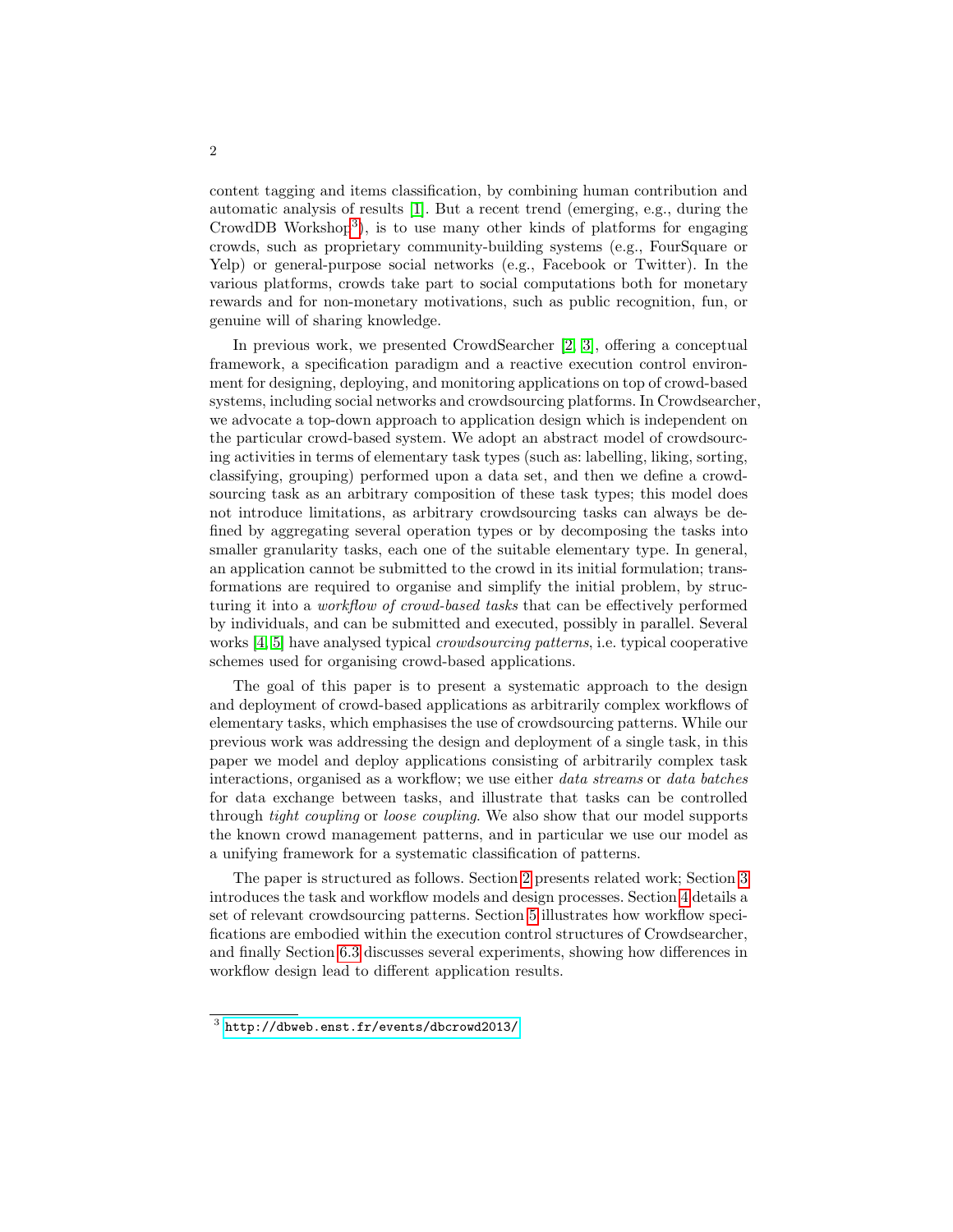# <span id="page-2-0"></span>2 Related Work

Many crowdsourcing startups<sup>[4](#page-2-1)</sup> and systems  $[6]$  have been proposed in the last years. Crowd programming approaches rely on imperative programming models to specify the interaction with crowdsourcing services (e.g., see Turkit [\[7\]](#page-17-2), RABJ [\[8\]](#page-17-3), Jabberwocky [\[9\]](#page-17-4)). Several programmatic methods for human computation have been proposed [\[7\]](#page-17-2)[\[8\]](#page-17-3)[\[9\]](#page-17-4)[\[10\]](#page-17-5), but they do not support yet the complexity required by real-world, enterprise–scale applications, especially in terms of designing and controlling complex flows of crowd activities.

Due to its flexibility and extensibility, our approach covers the expressive power exhibited by any of the cited systems, and provides fine grained targeting to desired application behaviour, performer profiles, and adaptive control over the executions.

Several works studied how to involve humans in the creation and execution of workflows, and how to codify common into modular and reusable patterns. Process-centric workflow languages [\[11\]](#page-17-6) define business artefacts, their transformations, and interdependencies trough tasks and their dependencies. Scientists and practitioners put a lot of effort in defining a rich set of control-driven workflow patterns.<sup>[5](#page-2-2)</sup> However, this class of process specification languages: focus mainly on control flow, often abstracting away data almost entirely; disregard the functional and non-functional properties of the involved resources; do not specify intra- and inter-task execution and performer controls; and provide no explicit modelling primitives for data processing operations.

In contrast, data- driven workflows have recently become very popular, typically in domains where database are central to processes [\[12\]](#page-17-7)[\[13\]](#page-17-8), and data consistency and soundness is a strong requirement. Data-driven workflows treat data as first-class citizens, emphasise the role of control intra- and inter-task control, and ultimately served as an inspiration for our work.

Very few works studied workflow-driven approaches for crowd work. Crowd-Lang [\[5\]](#page-17-0) is notable exception, which supports process-driven workflow design and execution of tasks involving human activities, and provides an executable modelbased programming language for crowd and machines. The language, however, focuses on the modelling of coordination mechanisms and group decision processes, and it is oblivious to the design and specification of task-specific aspects.

Several works tried to codify patterns for crowdsourcing. At task level, a great wealth of approaches has been proposed for the problems of output agreement [\[14\]](#page-17-9), and performer control [\[15\]](#page-17-10). At workflow level, less variety can be witnessed, but a set of very consolidated patterns emerge [\[7\]](#page-17-2)[\[16\]](#page-17-11)[\[4\]](#page-16-3)[\[17\]](#page-17-12)[\[18\]](#page-17-13). In Section [4](#page-6-0) we will provide an extensive review of the most adopted pattern in crowdsourcing, classifying them in the light of the workflow model of Section [3.](#page-3-0)

<span id="page-2-1"></span><sup>4</sup> E.g., CrowdFlower, Microtask, uTest.

<span id="page-2-2"></span><sup>5</sup> <http://workflowpatterns.com/>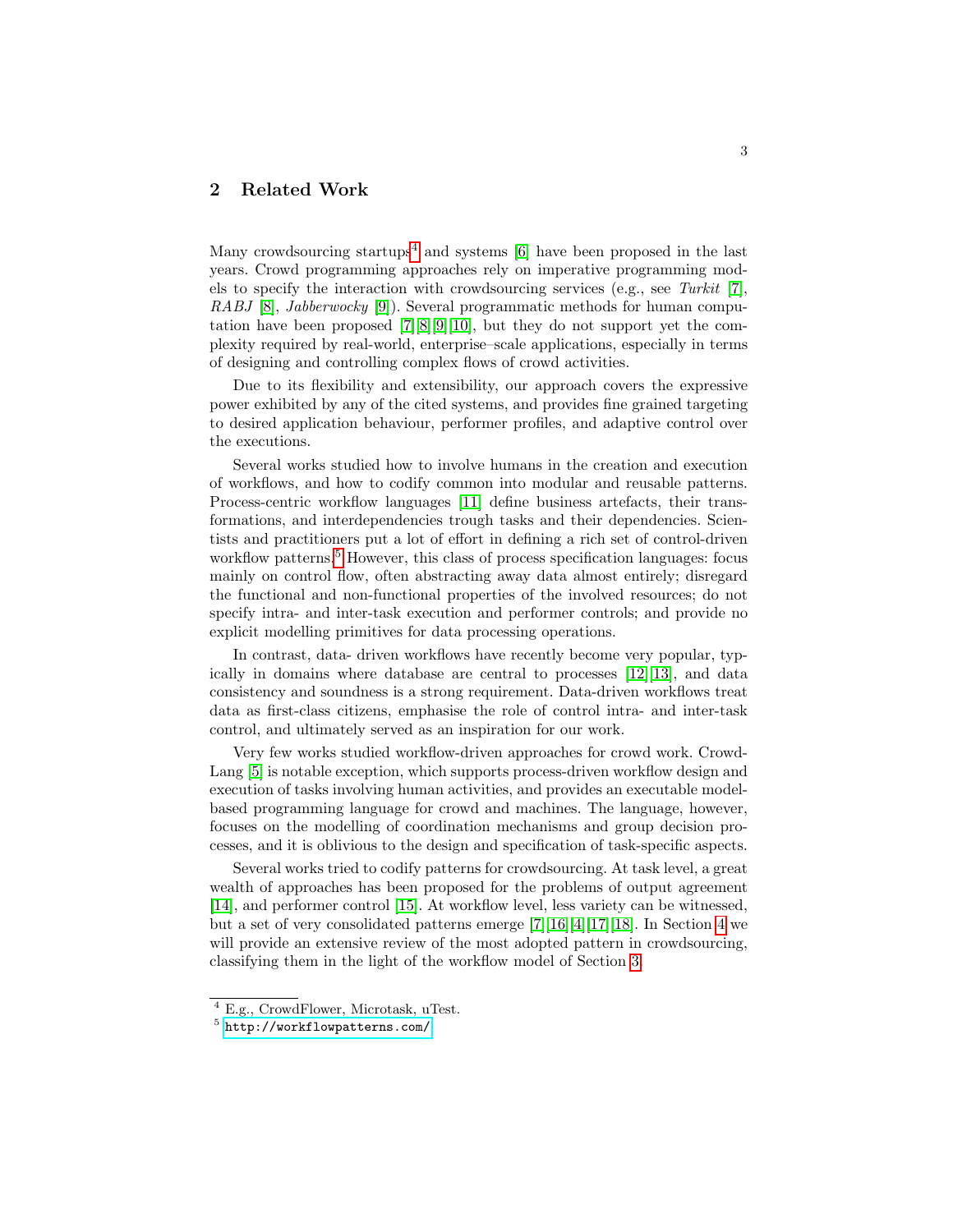<span id="page-3-1"></span>

Fig. 1: Metamodel of task properties.

Fig. 2: Task notation.

# <span id="page-3-0"></span>3 Models and Design of Crowd-based Workflows

Although humans are capable of solving complex tasks by using their full cognitive capacity, the approaches used in crowd-based computations prefer to decompose complex tasks into simpler tasks and then elaborate their results [\[16\]](#page-17-11). Following this approach, we restrict crowdsourcing tasks be to simple operations which apply to homogeneous objects; operations are simple actions (e.g. labelling, liking, sorting, classifying, grouping, adding), while objects have an arbitrary schema and are assumed to be either available to the application or to be produced as effect of application execution.

## <span id="page-3-2"></span>3.1 Task Model

Tasks of a crowd-based application are described in terms of an abstract model, that was initially presented in [\[2\]](#page-16-1), and represented in Fig. [1.](#page-3-1) We assume that each task receives as input a list of objects (e.g., photos, texts, but also arbitrarily complex objects, all conforming to the same object type) and asks performers to do one or more operations upon them, which belong to a predefined set of abstract operation types. Examples of operation types are Like, for assigning a preference to an item; or *Classify*, for assigning each item to one or more classes. The full list of currently supported operation types is reported in [\[2\]](#page-16-1). Task management requires specific sets of objects to be assembled into a unit of execution, called micro-task, that is associated with a given performer. Each micro-task can be invited or executed on different platforms and/or communities. The relation with platform is specified through a series of platform parameters, specific for each platform, that are needed in order retrieve the answers of the performers (e.g., the HIT identifier on AMT). A performer may be registered on several platforms (with different accounts) and can be part of several communities. Micro-task execution contains some statistics (e.g., start and end timestamps). The evaluation contains the answer of the performer for each object, whose schema depends on the operation type.

For example, a *like* evaluation is a counter that registers how many performers like the object, while a classify evaluation contains the category selected by the performers for that object.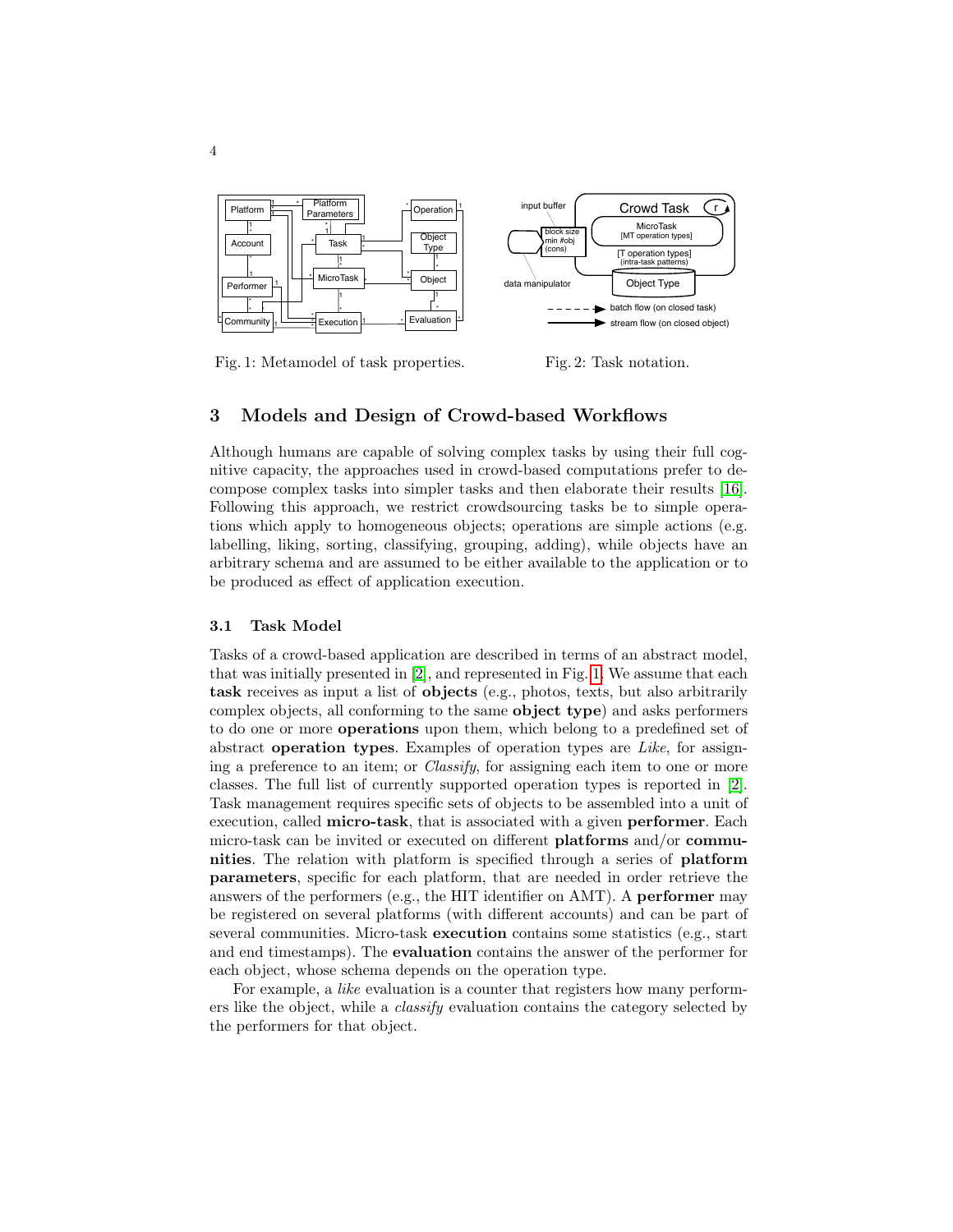#### 3.2 Workflow Model

A crowdsourcing workflow is defined as a control structure involving two or more interacting tasks performed by humans. Tasks have an input buffer that collects incoming data objects, described by two parameters: 1) The task size, i.e. the minimum number of objects  $(m)$  that allow starting a task execution; 2) The **block size**, i.e. the number of objects  $(n)$  consumed by each executions.

Clearly,  $n \leq m$ , but in certain cases at least m objects must be present in the buffer before starting an execution; in fact  $n$  can vary between 1 and the whole buffer, when a task execution consumes all the items currently in the buffer. Task execution can cause object removal, when objects are removed from the buffer, or **object conservation**, when objects are left in the buffer, and in such case the term new items denotes those items loaded in the buffer since the last execution.

Tasks communicate with each other with data flows, produced by extracting objects from existing data sources or by other tasks, as streams or batches. Data streams occur when objects are communicated between tasks one by one, typically in response to events which identify the completion of object's computations. Data batches occur when all the objects are communicated together from one task to another, typically in response to events related to the closing of task's computations.

Flows can be constrained based on a condition associated with the arrow representing the flow. The condition applies to properties of the produced objects and allows transferring only the instances that satisfy the condition. Prior to task execution, a data manipulator may be used to compose the objects in input to a task, possibly by merging or joining incoming data flows.

We can represent tasks within workflows as described in Fig. [2,](#page-3-1) where each task is equipped with an input buffer and an optional data manipulator, and may receive data streams or data batches from other tasks. Each task consists of micro-tasks which perform given operations upon objects of a given object type; the parameter  $r$  indicates the number of executions that are performed for each micro-tasks, when statically defined (default value is 1). Execution of tasks can be performed according to intra-task patterns, as described in Section [4.](#page-6-0)

## 3.3 Workflow Design

Workflow design consists of designing tasks interaction; specifically, it consists of defining the workflow schema as a directed graph whose nodes are tasks and whose edges describe dataflows between tasks, distinguishing streams and batches. In addition, the coupling between tasks working on the same object type can be defined as loose or tight.

Loose coupling is recommended when two tasks act independently upon the objects (e.g. in sequence); although it is possible that the result of one task may have side effects on the other task, such side effects normally occur as an exception and affect only a subset of the objects. Loosely coupled tasks have independent control marts and monitoring rules (as described in Section [3.4\)](#page-5-0).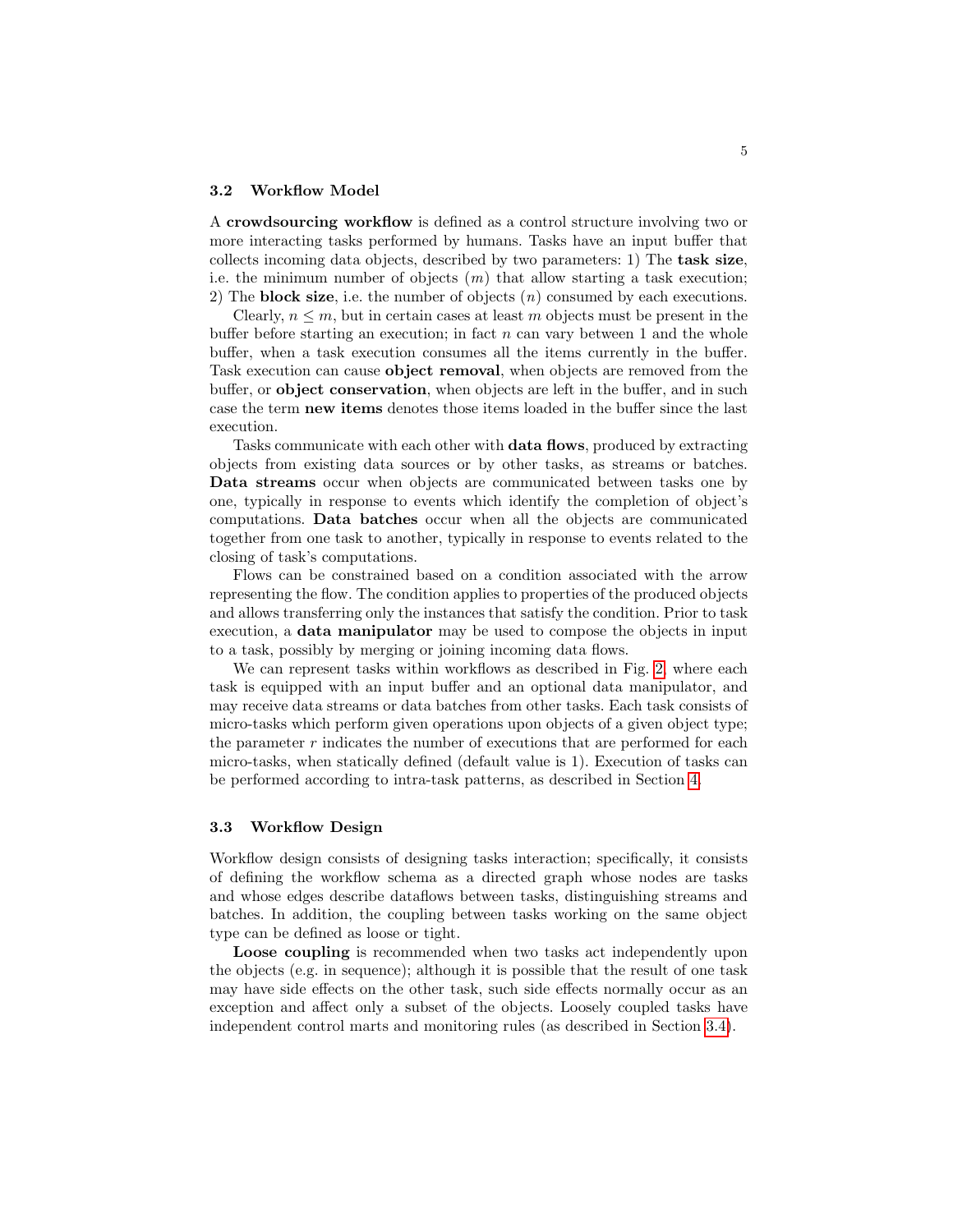<span id="page-5-1"></span>

Fig. 3: Example of crowd flow.

Tight coupling is recommended when the tasks intertwine operations upon the same objects, whose evolution occurs as combined effect of the tasks' evolution; tightly coupled tasks share the same control mart and monitoring rules.

Figure [3](#page-5-1) shows a simple workflow example in the domain of movie scenes annotation. The *Position Scenes* tasks asks performers to say whether a scene appears at the beginning, middle or end of the film; it is a classification task, one scene at a time, with 5 repetitions and acceptance of results based on an agreement threshold of 3. Scenes in the ending part of the movies are transmitted to the Spoiler Scenes task, which asks performers whether the scene is a spoiler or not;[6](#page-5-2) scenes at the beginning or in the middle of the movie are transmitted to the Order Scenes task, which asks performers to order them according to the movie script; each micro-task orders just two scenes, by asking the performer to select the one that comes first. The global order is then reconstructed. Given that all scenes are communicated within the three tasks, they are considered as tightly coupled.

## <span id="page-5-0"></span>3.4 Task Design

Crowdsourcing tasks are targeted to a single object type and are used in order to perform simple operations which either apply to a single object (such as like, tag, or classify) or require comparison between objects (such choice or score); more complex tasks perform operations inspired by database languages, such as select, join, sort, rank, or group by.

Task design consists of the following phases: 1) **Operations design** – deciding how a task is assembled as a set of operation types; 2) Object and performer design – defining the set of objects and performers for the task; 3) Strategy design – Defining how a task is split into micro-tasks, and how micro-tasks are assigned to subsets of objects and performers; 4) Control Design – Defining the rules that enable the run-time control of objects, tasks, and performers.

For monitoring task execution, a data structure called control mart was introduced in [\[3\]](#page-16-2); Control consists of four aspects:

<span id="page-5-2"></span> $6$  A *spoiler* is a scene that gives information about the movie's plot and as such should not be used in its advertisement.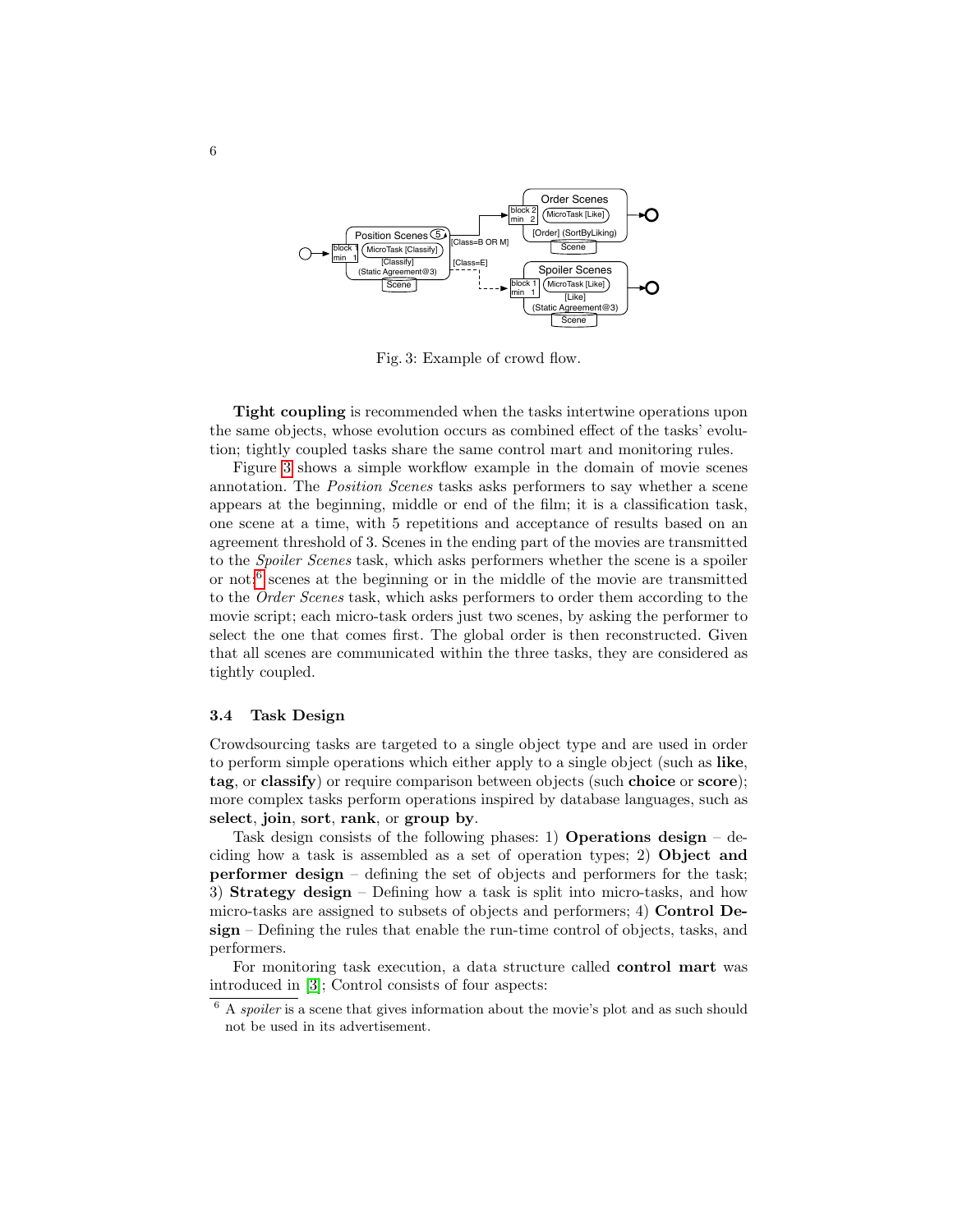<span id="page-6-1"></span>

Fig. 4: (a) Example of control mart for the tasks of Fig. [3;](#page-5-1) (b) Example of control rule that updates the number of responses in the *Position of Scenes* task.

- Object control is concerned with deciding when and how responses should be generated for each object.
- Performer control is concerned with deciding how performers should be dynamically selected or rejected, on the basis of their performance.
- Task control is concerned with completing a task or re-planning task execution.

The control of objects, performers and tasks is performed by active rules, expressed according to the event-condition-action (ECA) paradigm. Each rule is triggered by events (e) generated upon changes in the control mart or periodically; the rule's condition (c) is a predicate that must be satisfied on order for the action to be executed; the rule's actions (a) change the content of the control mart. Rules properties (e.g., termination) can be been proven in the context of a well-organised computational framework [\[3\]](#page-16-2).

Figure [4\(](#page-6-1)a) shows a sample control mart for the three tasks in the example scenario, which we assume to be tightly connected, thus using the same data mart. The control mart stores all the required information for controlling the task's evolution and is automatically defined from the task specifications. Figure [4\(](#page-6-1)b) reports a simple control rule that updates the number of responses with value "Beginning" after receiving an answer.

This rule has the following behaviour: every time a performer perform a new evaluation on a specific object (UPDATE event on  $\mu\text{TObi}$ ). If the selected answer is "Beginning" (the condition part of the rule), then it increases the counter of the "Beginning" category for that object (Object\_CTRL[oid  $==$ New.oid] selected the correct object, then the correct property can be acessed with the dot notation). For a deeper description of the rule grammar and structure see our previous work [\[3\]](#page-16-2).

# <span id="page-6-0"></span>4 CROWDSOURCING Patterns

Several patterns for crowd-based operations are defined in the literature. We review them in light of the workflow model of Section [3.](#page-3-0) We distinguish them in three classes and we implement them in Crowdsearcher (see Section [5\)](#page-10-0):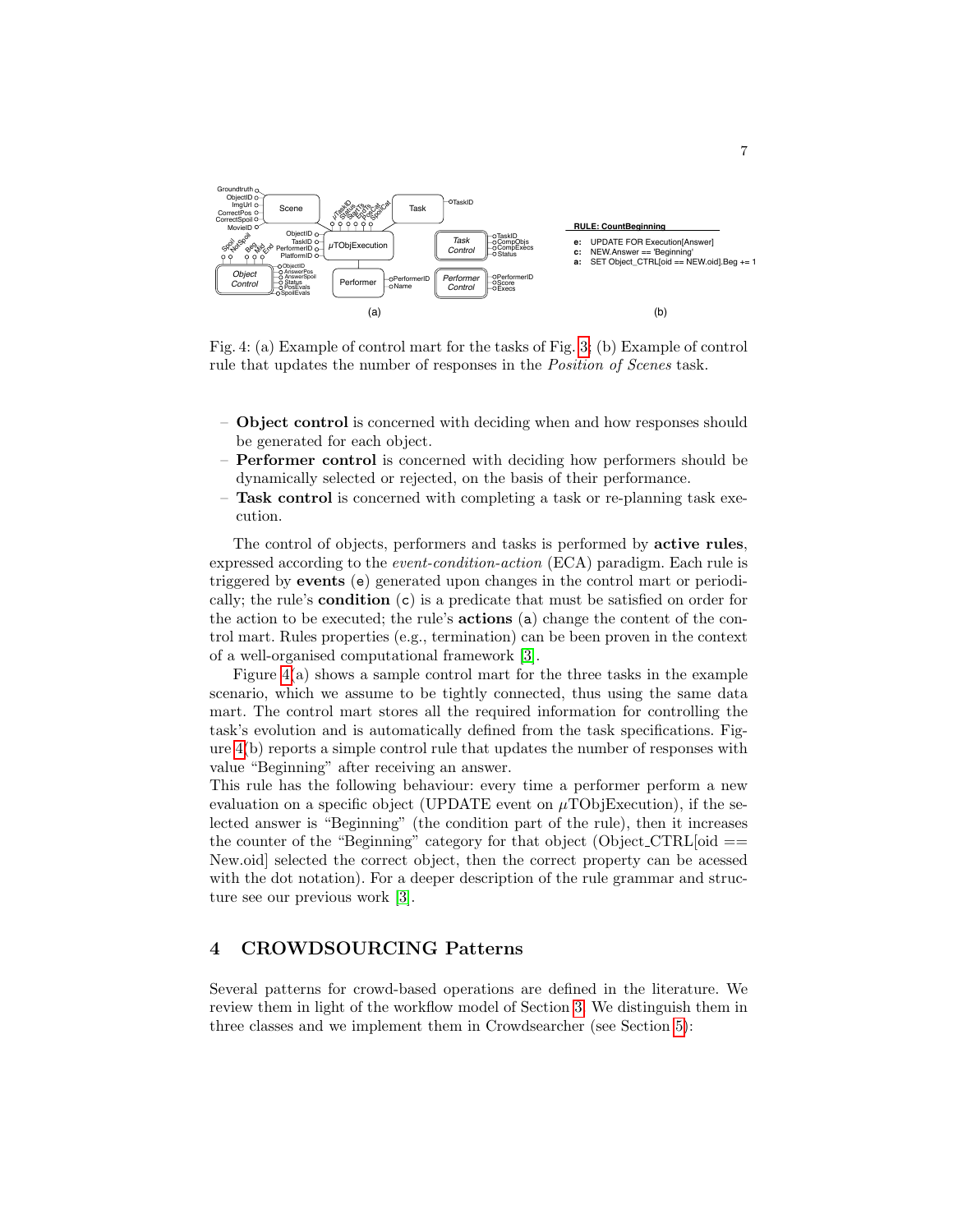- Intra-Task Patterns. They are typically used for executing a complex task by means of a collection of operations which are cognitively simpler than the original task. Although these patterns do not appear explicitly in the workflow, they are an essential ingredient of crowd-based computations.
- Workflow Patterns. They are used for solving a problem by involving different tasks, which require a different cognitive approach; results of the different tasks, once collected and elaborated, solve the original problem.
- Auxiliary Patterns. They are typically performed before or after both intra-task and workflow patterns in order either to simplify their operations or to improve theirs results.

### 4.1 Intra-Task Patterns

Intra-task patterns apply to complex operations, whose result is obtained by composing the results of simpler operations. They focus on problems related to the planning, assignment, and aggregation of micro tasks; they also include quality and performer control aspects. Figure [5](#page-7-0) describes the typical set of design dimensions involved in the specification of a task. When the operation applies to a large number of objects and as such cannot be mapped to a single pattern instantiation, it is customary to put in place a splitting strategy, in order to distribute the work, followed by an *aggregation strategy*, to put together results. This is the case in many data-driven tasks stemming from traditional relational data processing which are next reviewed.

Consensus Patterns. The most commonly used intra-task patterns aim at producing responses by replicating the operations which apply to each object, collecting multiple assessments from human workers, and then returning the answer which is more likely to be correct. These patterns are referred to as consensus or agreement patterns. Typical consensus patterns are: a) StaticAgreement [\[3\]](#page-16-2): accepts a response when it is supported by a given number of performers. For instance, in a tag operation we consider as valid responses all the tags that have been added by at least 5 performers. b) **Majority Voting** [\[19\]](#page-17-14): accepts a response only if a given number of performers produce the same response, given a fixed number of total executions.  $c$ ) **ExpectationMaximisation** [\[20\]](#page-17-15): adaptively alternates between estimating correct answers from task parameters (e.g. complexity), and estimating task parameters from the estimated answers, eventually converging to maximum-likelihood answer values.

<span id="page-7-0"></span>

Fig. 5: Building blocks of an Intra-Task Pattern.

8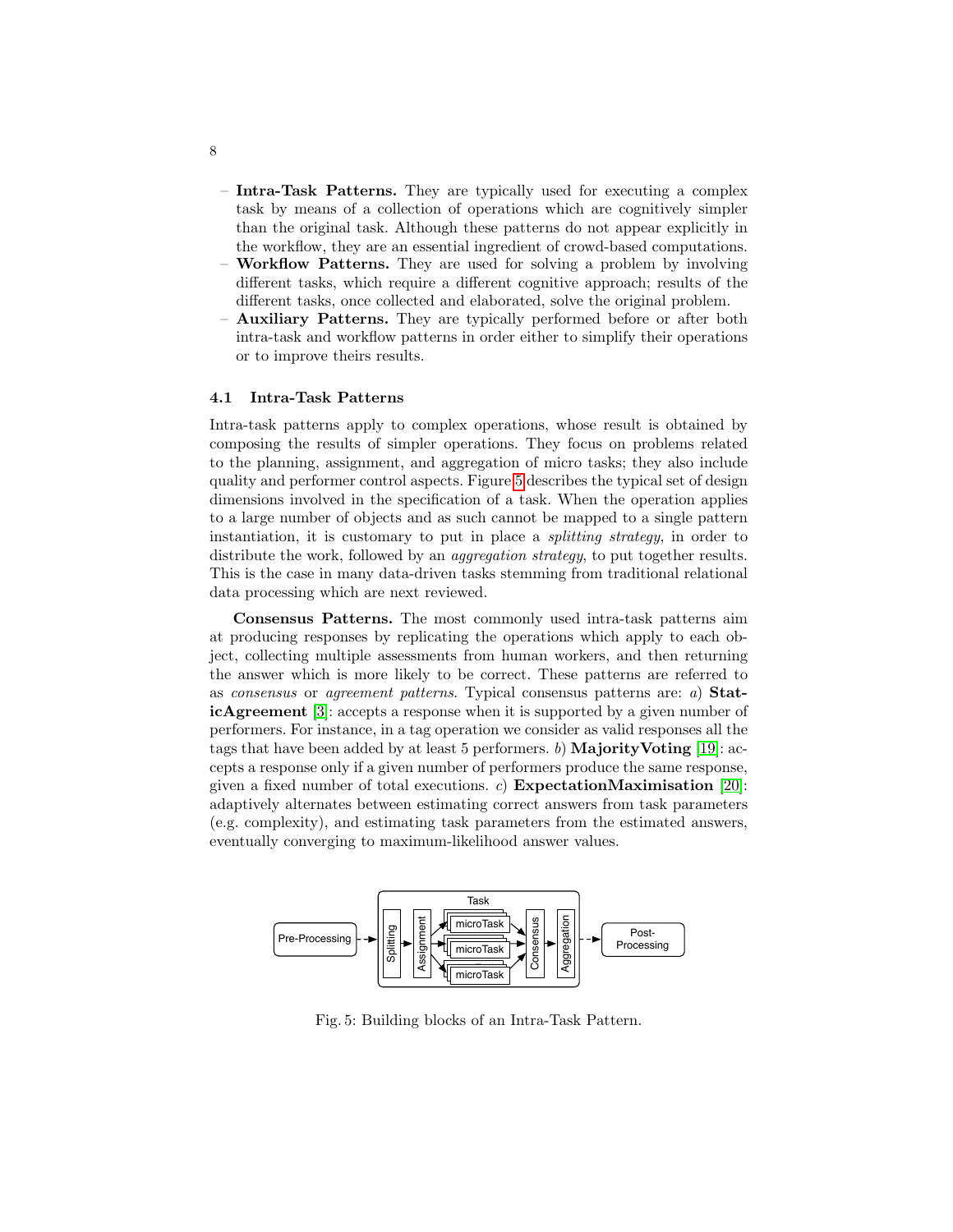**Join Patterns.** Crowd join patterns, studied in [\[14\]](#page-17-9), are used to build an equality relationship between matching objects in the context of crowdsourcing tasks. We identify: a) **SimpleJoin** consists in defining microtasks performing a simple classification operation, where each execution contains a single pair of items to be joined, together with the join predicate question, and two buttons (Yes, No) for responding whether the predicate evaluates to true or false;  $b)$  **OneToManyJoin** is a simple variant that includes in the same microtask one left object and several right candidates to be joined; c) **ManyToManyJoin** includes in the same microtask several candidate pairs to be joined;

Sort Patterns. Sort patterns determine the total ordering of a set of input objects. The list includes: a) SortByGrouping [\[14\]](#page-17-9) orders a large set of objects by aggregating the results of the ordering of several small subsets of them. b) **SortByScoring** [\[14\]](#page-17-9) asks performers to rate each item in the dataset according to a numerical scale. c) **SortByLiking** [\[3\]](#page-16-2) is a variant that simply asks the performer to select/like the items they prefer. The mean (or sum) of the scores achieved by each image is used to order the dataset.  $d$ ) **SortByPair-**Election [\[3\]](#page-16-2) asks workers to perform a pairwise comparison of two items and indicate which one they like most. Then ranking algorithms calculate their ordering. e) **SortByTournament** [\[18\]](#page-17-13), presents to performers a tournament-like structure of sort tasks; each tournament elect its champions that progress to the next level, eventually converging to a final order.

Grouping Patterns. Grouping patterns are used in order to classify or clustered several objects according to their properties. We distinguish:

a) GroupingByPredefinedClasses[\[21\]](#page-17-16) occurs when workers are provided with a set of known classes. b) GroupingByPreference  $[22]$  occurs when groups are formed by performers, for instance by asking workers to select the items they prefer the most, and then clustering inputs according to ranges of preferences.

Performer Control Patterns. Quality control of performers consists in deciding how to engage qualified workers for a given task and how to detect malicious or poorly performing workers. The most established patterns for performer control include: a) **QualificationQuestion** [\[23\]](#page-17-18), at the beginning of a microtask, for assessing the workers expertise and deciding whether to accept his contribution or not. b) **GoldStandard**, [\[3\]](#page-16-2) for both training and assessing worker's quality through a initial subtask whose answers are known (they belong to the so-called *gold truth. c*) **MajorityComparison**, [\[3\]](#page-16-2) for assessing performers' quality against responses of the majority of other performers, when no gold truth is available.

# 4.2 Auxiliary Intra-Task Patterns

The above tasks can be assisted by auxiliary operations, performed before or after their executions, as shown in Figure [5.](#page-7-0) Pre-processing steps are in charge of assembling, re-shaping, or filtering the input data so to ease or optimise the main task. Post-processing steps is typically devoted to the refinement or transformation of the task outputs into their final form.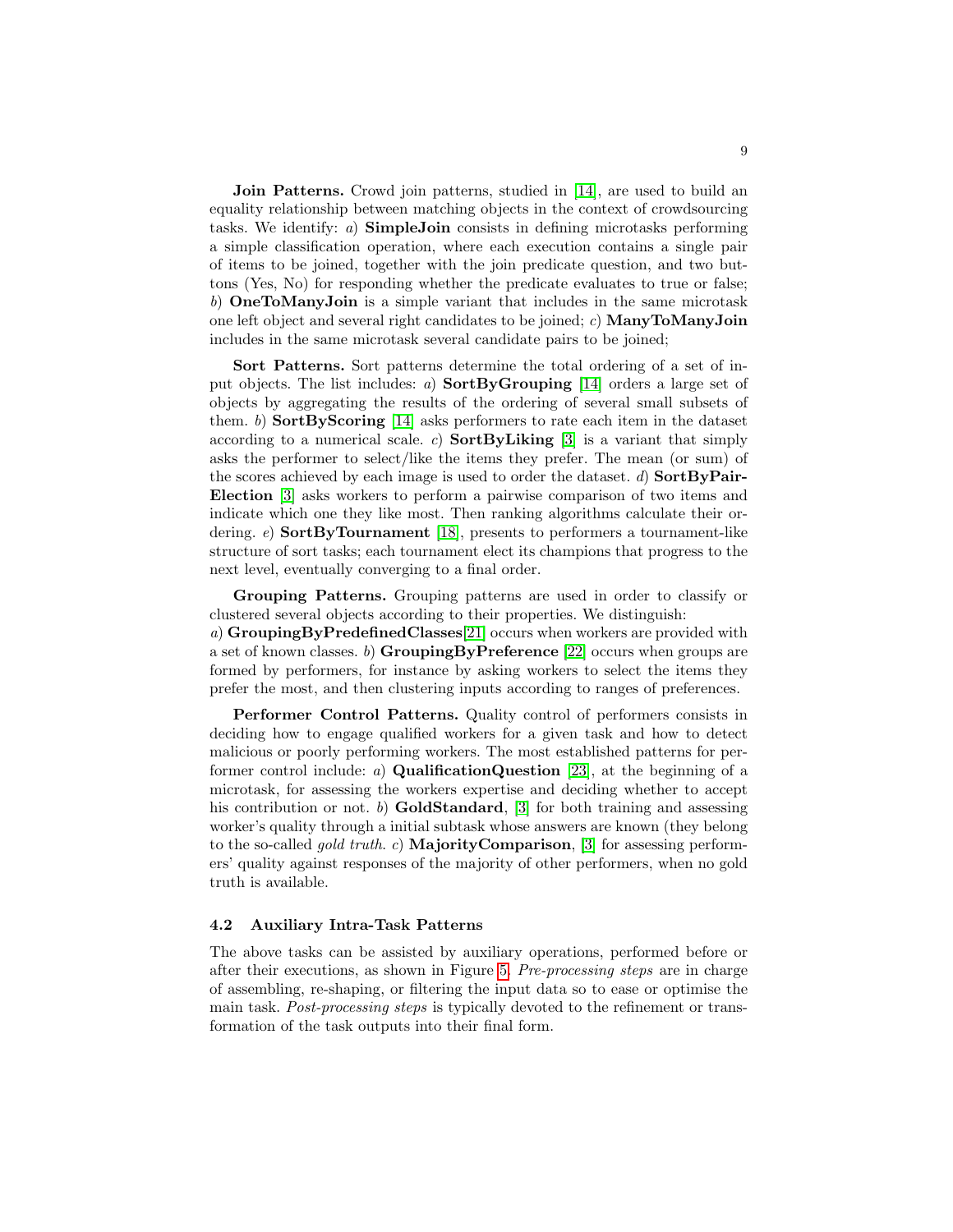Examples of auxiliary patterns are: a) **PruningPattern** [\[14\]](#page-17-9), consisting of applying simple preconditions on input data in order to reduce the number of evaluations to be performed. For instance, in a join task between sets of actors (where we want to identify the same person in two sets), classifying items by gender, so as to compared only pairs of the same gender.  $b$ ) TieBreakPattern [\[14\]](#page-17-9), used when a sorting task produces uncertain rankings (e.g. because of ties in the evaluated item scores); the post-processing includes an additional step that asks for an explicit comparison of the uncertainly ordered items.

#### 4.3 Workflow Patterns

Very often, a single type of task does not suffice to attain the desired crowd business logic. For instance, with open-ended multimedia content creation and/or modification, it is difficult to assess the quality of a given answer, or to aggregate the output of several executions. A Workflow Pattern is a workflow of heterogeneous crowdsourcing tasks with co-ordinated goals. Several workflow patterns defined in the literature are next reviewed; they are comparatively shown in Figure [6:](#page-9-0)

<span id="page-9-0"></span>

Fig. 6: Template for complex task patterns.

a) Create/Decide [\[16\]](#page-17-11), shown in Figure  $6(a)$ , is a two-staged pattern where first workers create various options for new content, then a second group of workers vote for the best option. Note that the *create* step can include any type of basic task. This pattern can have several variants: for instance, with a stream data flow, the vote is typically restricted to the solutions which are produced faster, while with a batch data flow the second task operates on all the generated content, in order to pick the best option overall. b) **Improve**/**Compare** [\[7\]](#page-17-2), shown in Figure [6\(](#page-9-0)b), iterates on the decide step to progressively improve the result. In this pattern, a first pool of workers creates a first version of a content; upon this version, a second pool of workers creates an improved version, which is then compared, in a third task, to decide which one is the best (the original or the improved one). The improvement/compare cycle can be repeated until the improved solution is deemed as final. c)  $\text{Find/Fix/Verify}$  [\[4\]](#page-16-3), shown in Figure  $6(c)$ , further decomposes the *improve* step, by splitting the task of finding potential improvements from the task of actually implementing them.

### 4.4 Auxiliary Workflow Patterns

Auxiliary tasks can be designed to support the creation and/or the decision tasks. They include: a) **AnswerBySuggestion** [\[17\]](#page-17-12): given a create operations as input, the provided solution can be achieved by asking suggestions from the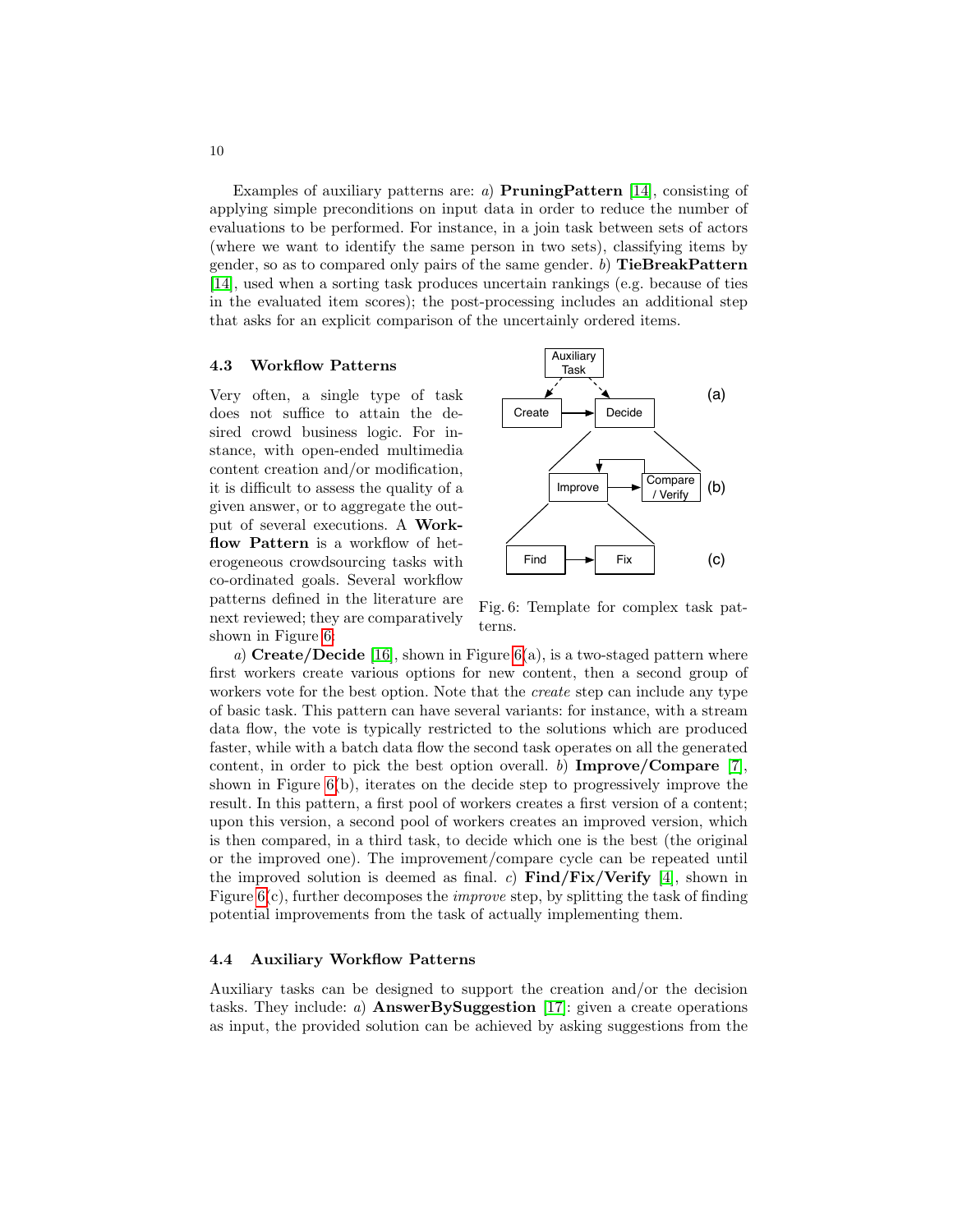crowd as follows. During each execution, a worker can choose one of two actions: it can either stop and submit the most likely answer, or it can create another job and receive another response to the task from another performer. The auxiliary suggestion task produces content that can be used by the original worker to complete or improve her answer. b) **ReviewSpotcheck** strengthens the decision step by means of a two-staged review process: an additional quality check is performed after the corrections and suggestions provided by the performers of the decision step. The revision step can be performed by the same performer of the decision step or by a different performer.

# <span id="page-10-0"></span>5 Workflow Execution

Starting from the declarative specification described in Sections [3](#page-3-0) and [4,](#page-6-0) an automatic process generates task descriptors and their relations. Single tasks and their internal strategies and patterns are transformed into executable specification; we support all the intra-task patterns described in Section [4,](#page-6-0) through model transformations that generate the control marts and control rules for each task [\[3\]](#page-16-2). Task interactions are implemented differently depending on whether interacting tasks are tightly coupled or loosely coupled.

Tightly coupled tasks share the control mart structure (and the respective data instances), thus coordination is implemented directly on data. Each task posts its own results and control values in the mart. Dependencies between tasks are transformed into rules that trigger the creation of new micro-tasks and their executions, upon production of new results by events of object or task closure.

Loosely coupled tasks have independent control marts, hence their interaction is more complex. Each task produces in output events such as ClosedTask, ClosedObject, ClosedMicrotask, ClosedExecution. We rely on an event based, publish-subscribe mechanism, which allows tasks to be notified by other tasks about some happening. Loosely coupled tasks do not rely on a shared data space, therefore events carry with them all the relevant associated pieces of information (e.g., a ClosedObject event carries the information about that object; a ClosedTask event carries the information about the closed objects of the task).

The workflow structure dictates how tasks subscribe to events of other tasks. Once a task is notified by an incoming event, the corresponding data is incorporated in its control mart by a-priori application of the data manipulation program, specified in the data manipulator stage of the task. Then, reactive processing takes place within the control mart of the task.

Modularity allows executability through model transformations which are separately applied to each task specification. Automatically generated rules and mart structures can be manually refined or enriched when non-standard behaviour is needed.

This approach is supported by CrowdSearcher, a platform for crowd management written in JavaScript. CrowdSearcher runs on Node.js, a full-fledged event-based system, which fits the need of our rule-based approach. Each control rule is translated into scripts; triggering is modelled through internal platform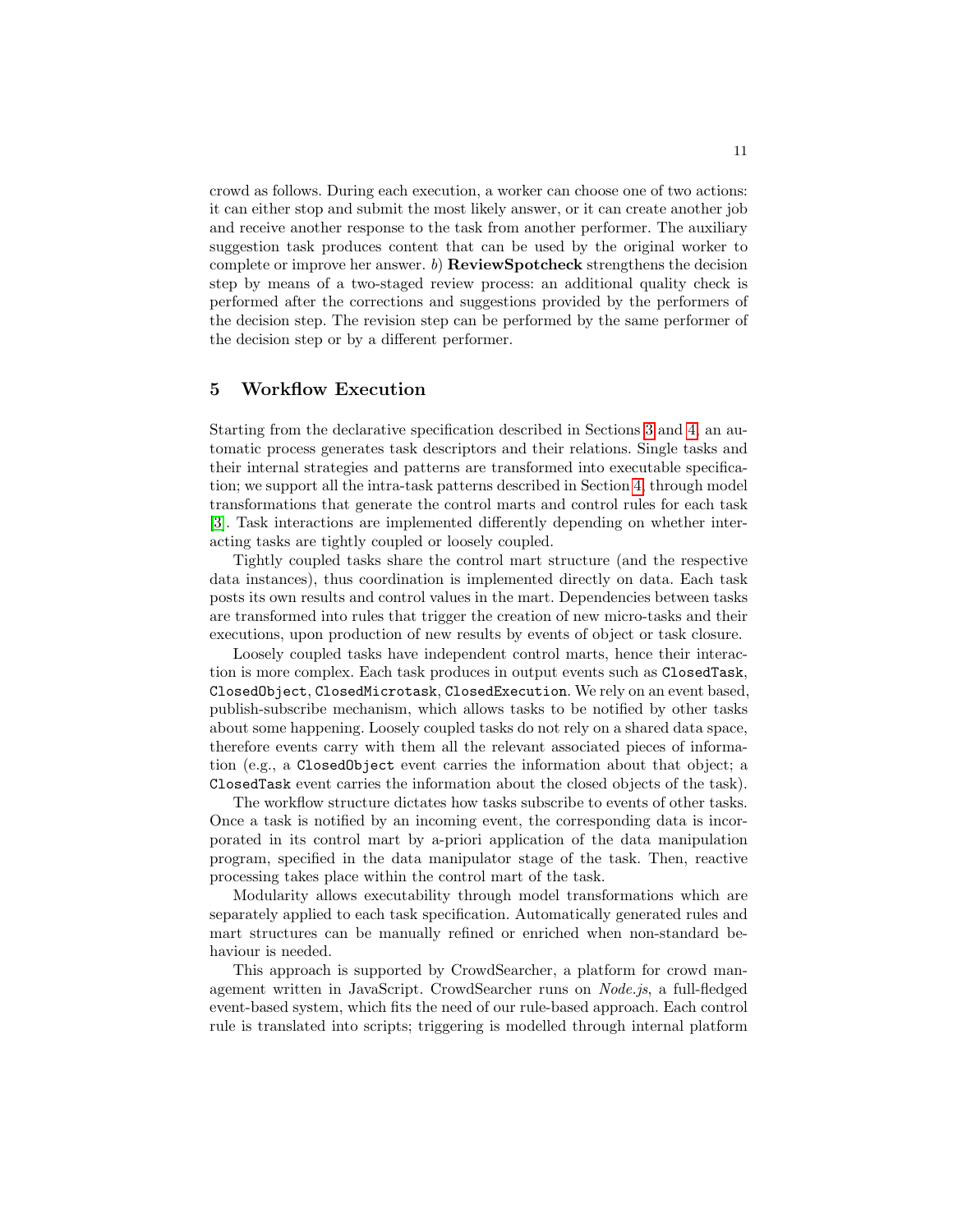<span id="page-11-0"></span>

Fig. 7: Flow variants for the Positioning scenario.

events. Precedence between rules is implicitly obtained by defining the scripts in the proper order. CrowdSearcher offers a cloud-based environment to transparently interface with social networks and crowdsourcing platforms, according to the task model described in Section [3.1.](#page-3-2) It features an online configuration interface where designers build complex crowdsourcing applications through a wizard–driven, step by step approach. A built-in Task Execution Framework (TEF) provides support for the creation of custom task user interfaces, to be deployed as stand-alone application, or embedded within third-party platforms such as Amazon Mechanical Turk. Specific modules are devoted to the invitation, identification, and management of performers, thus offering support for a broad range of expert selection paradigms, from pure pull approaches of open marketplaces, to pre-assigned execution to selected performers. Alternatives for the implementation of operations on crowd-based systems are discussed in [\[2\]](#page-16-1).

# 6 Experiments

We demonstrate various pattern-based workflow scenarios, defined using our model and method and deployed by using Crowdsearcher as design framework and Amazon Mechanical Turk as execution platform. We consider several scenes taken from popular movies, and we enrich them with crowd-sourced information regarding their position in the movie, whether the scene is a spoiler, and the presence of given actors in each scene. In the experiments reported here we considered the movie "The Lord of the Rings: the Fellowship of the Ring". We extracted 20 scenes and we created a groundtruth dataset regarding temporal positioning and actors playing in the scenes. We compare cost and quality of executions for different workflow configurations.

<span id="page-11-1"></span>Table 1: Scenario 1 (Positioning): number of evaluated objects, microtask executions, elapsed execution time, performers, and executions per performer (for each task and for each scenario configuration).

|    | Position Scenes (payed \$0.01) |       |       |     |                                                                                                                         | Order Scene (payed \$0.01) |     |             |     |       |  | TOTAL      |     |
|----|--------------------------------|-------|-------|-----|-------------------------------------------------------------------------------------------------------------------------|----------------------------|-----|-------------|-----|-------|--|------------|-----|
|    |                                |       |       |     | $\ket{\#Obj \#Exec \Time \#Perf \#Exec/Perf}$   $\#\textit{Obj} \#Exc \Time \#Perf \#Exe/Perf \Time \text{Cost} \#Perf$ |                            |     |             |     |       |  |            |     |
|    | 20                             | 147 l | 123 l | -16 | 9.19                                                                                                                    |                            |     | $252$   157 | -14 | 18.00 |  | 342 3.99\$ | -26 |
| P2 | 20                             | 152   | 182   |     | 12.67                                                                                                                   |                            | 230 | 318         |     | 13.53 |  | 349 3.828  | 26  |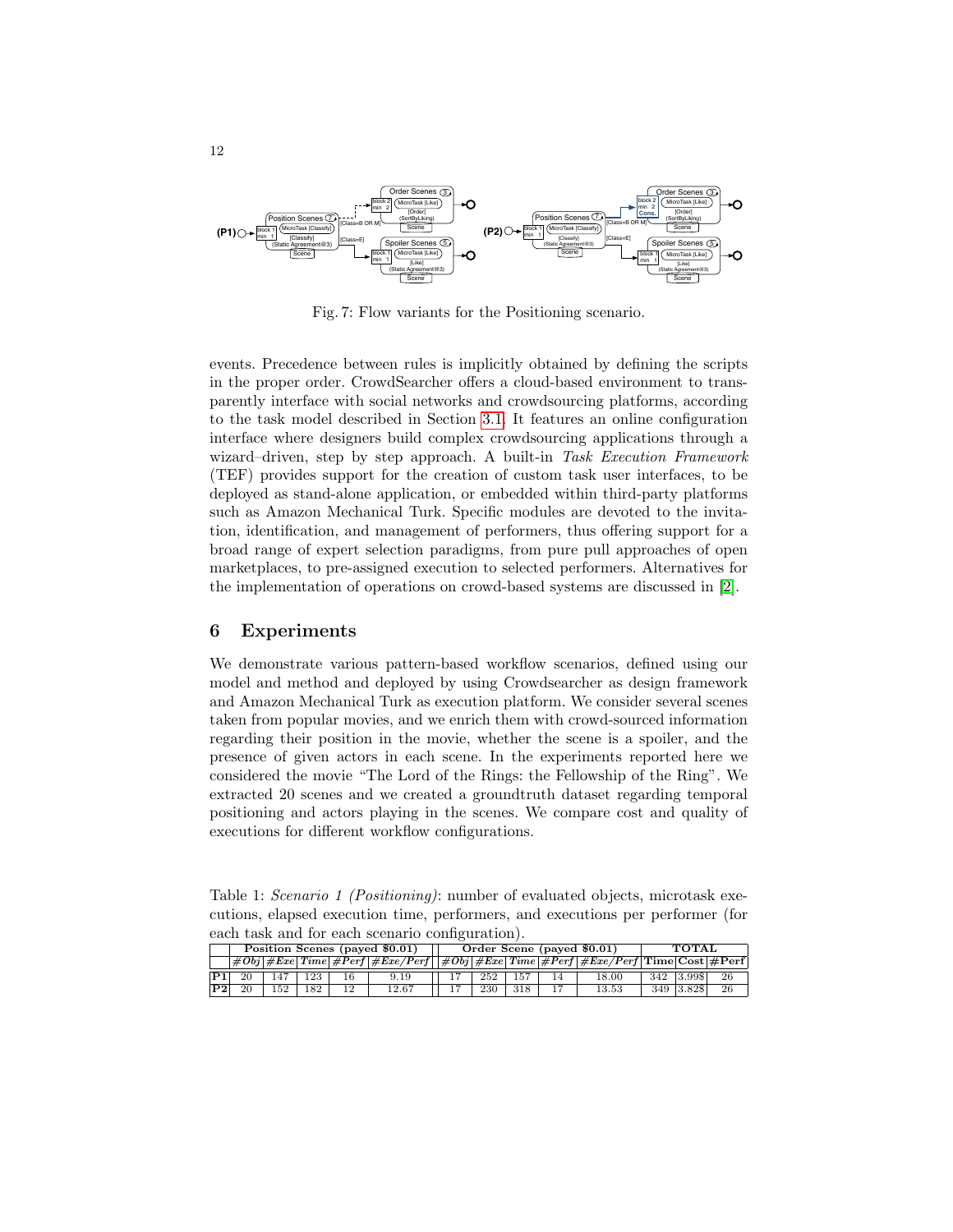<span id="page-12-0"></span>Table 2: Scenario 2 (Actor): number of evaluated objects, microtask executions, elapsed execution time, performers, and executions per performer (for each task and for each scenario configuration).

|                | Find Actors (payed \$0.03) |     |     |    |                                               | Validate Actors (payed \$0.02) | <b>TOTAL</b> |     |    |                                                             |     |         |    |
|----------------|----------------------------|-----|-----|----|-----------------------------------------------|--------------------------------|--------------|-----|----|-------------------------------------------------------------|-----|---------|----|
|                |                            |     |     |    | $#Obj   \#Exe   Time   \#Perf   \#Exe/Perf  $ |                                |              |     |    | $ \#Obj  \#Exe Time  \#Perf  \#Exe/Perf Time  Cost  \#Perf$ |     |         |    |
| A1             | 20                         | 100 | 120 | 18 | 5.56                                          |                                |              |     |    |                                                             | 120 | 3.00\$  | 18 |
| A2             | 20                         | 100 | 128 | 10 | 10.00                                         |                                |              |     |    |                                                             | 128 | 3.00\$  | 10 |
| A3             | 20                         | 100 | 123 | 14 | 7.15                                          | 20                             | 21           | 154 | 10 | 2.10                                                        | 159 | 3.42\$  | 20 |
| A <sub>4</sub> | 20                         | 100 | 132 | 10 | 10.00                                         | 41                             | 19           | 157 | 9  | 2.10                                                        | 164 | 3.38\$  | 16 |
| A5             | 20                         | 100 | 126 | 13 | 7.69                                          | 69                             | 60           | 242 | 17 | 3.53                                                        | 257 | 4.20\$  | 24 |
| A6             | 66                         | 336 | 778 | 56 | 6.00                                          | 311                            | 201          | 821 | 50 | 4.02                                                        | 855 | 14.10\$ | 84 |

#### 6.1 Scenario 1: Scene Positioning

The first scenario deals with extracting information about the temporal position of scenes in the movie and whether they can be considered as as spoilers. Two variants of the scenario have been tested, as shown in Figure [7:](#page-11-0) the task Position Scenes classifies each scene as belonging to the beginning, middle or ending part of the movie. If the scene belongs to the final part, we ask the crowd if it is a spoiler (Spoile Scenes task); otherwise, we ask the crowd to order it with respect to the other scenes in the same class (Order Scenes task).

Tasks have been configured according to the following patterns:

- Position Scene: task and microtask types are both set as Classify, using a StaticAgreement pattern with threshold 3. Having 3 classes, a maximum number of 7 executions grants that one class will get at least 3 selections. Each microtask evaluates 1 scene.
- Order Scene: task type is Order, while microtask type is set as Like. Each microtask comprises two scenes of the same class. Using a SortByLiking pattern, we ask performers to select (Like) which scene comes first in the movie script. A rank aggregation pattern calculates the resulting total order upon task completion.
- Spoiler Scene: Task and microtask type both set as Like. A Static Agreement pattern with threshold 3 ( 2 classes, maximum 5 executions) defines the consensus requirements. Each microtask evaluates 1 scene.

We experiment with two workflow configurations. The first  $(P1)$  defines a batch data flow between the Position Scene and Order Scene tasks, while the second configuration  $(P2)$  defines the same flow as *stream*. In both variants, the data flow between *Position Scene* and *Spoiler Scenes* is defined as *stream*.

The P2 configuration features a dynamical task planning strategy for the the Order Scenes task, where the construction of the scene pairs to be compared in is performed every time a new object is made available by the Position Scenes task. A conservation policy in the Order Scenes data manipulator ensures that all the new scenes are combined with the one previously received.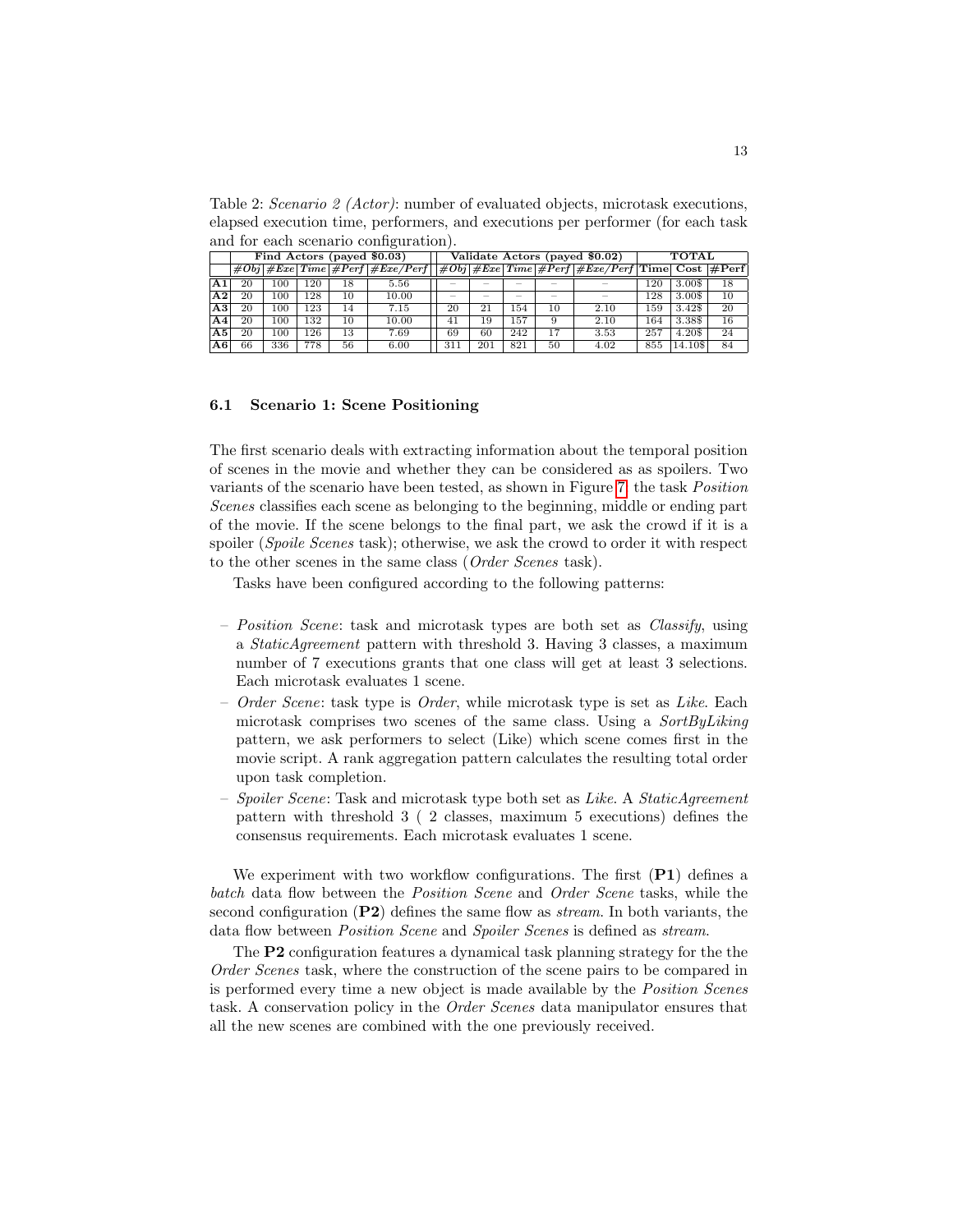<span id="page-13-0"></span>

Fig. 8: Flow variants for the Actor scenario.

#### 6.2 Scenario 2: Actors

In the second scenario, we model a create/decide workflow pattern by asking the crowd to identify the actors that take part in the movie scenes; in Find Actors, performers indicate actors, in Validate Actor they confirm them. Tasks are designed as follows:

- Find Actors: Task and microtask types are set as Tag. Each microtask evaluates one scene; each scene is evaluated five times. Depending on the configuration, either no consensus pattern  $(A1, A3, A5)$  or a *StaticAgreement* pattern with threshold three (A2, A4, A6) is employed.
- Validate Actors: the task is preceded by a data manipulator function that transform the input Scene object and associated tags into a set of tuples (Scene, Actor), which compose an object list subject to evaluation. In all configurations, microtasks are triggered if at least one object is available in the buffer. Note that each generated microtask features a different number of objects, according to the number of actors tagged in the corresponding scene. Configurations  $\bf{A5}$  and  $\bf{A6}$  features an additional *MajorityVoting* pattern to establish the final actor validation.

We tested this scenario with five workflow configurations, shown in Figure [8,](#page-13-0) and designed as follows:

- Configuration A1 performs 5 executions and for each scene collects all the actors tagged at least once;
- Configuration  $\mathbf{A2}$  performs 5 executions and for each scene collects all the actors tagged at least three times (StaticAgreement@3);
- Configuration  $\bf{A3}$  adds the validation task to  $\bf{A1}$ ; the validation asks one performer to accept or reject the list of actors selected in the previous step;
- Configuration  $\mathbf{A4}$  adds a validation task to  $\mathbf{A3}$ , performed as in  $\mathbf{A3}$ ;
- Configuration  $\mathbf{A5}$  is similar to  $\mathbf{A3}$ , but the validation task is performed 3 times and a MajorityVoting@2 is applied for deciding whether to accept or not the object;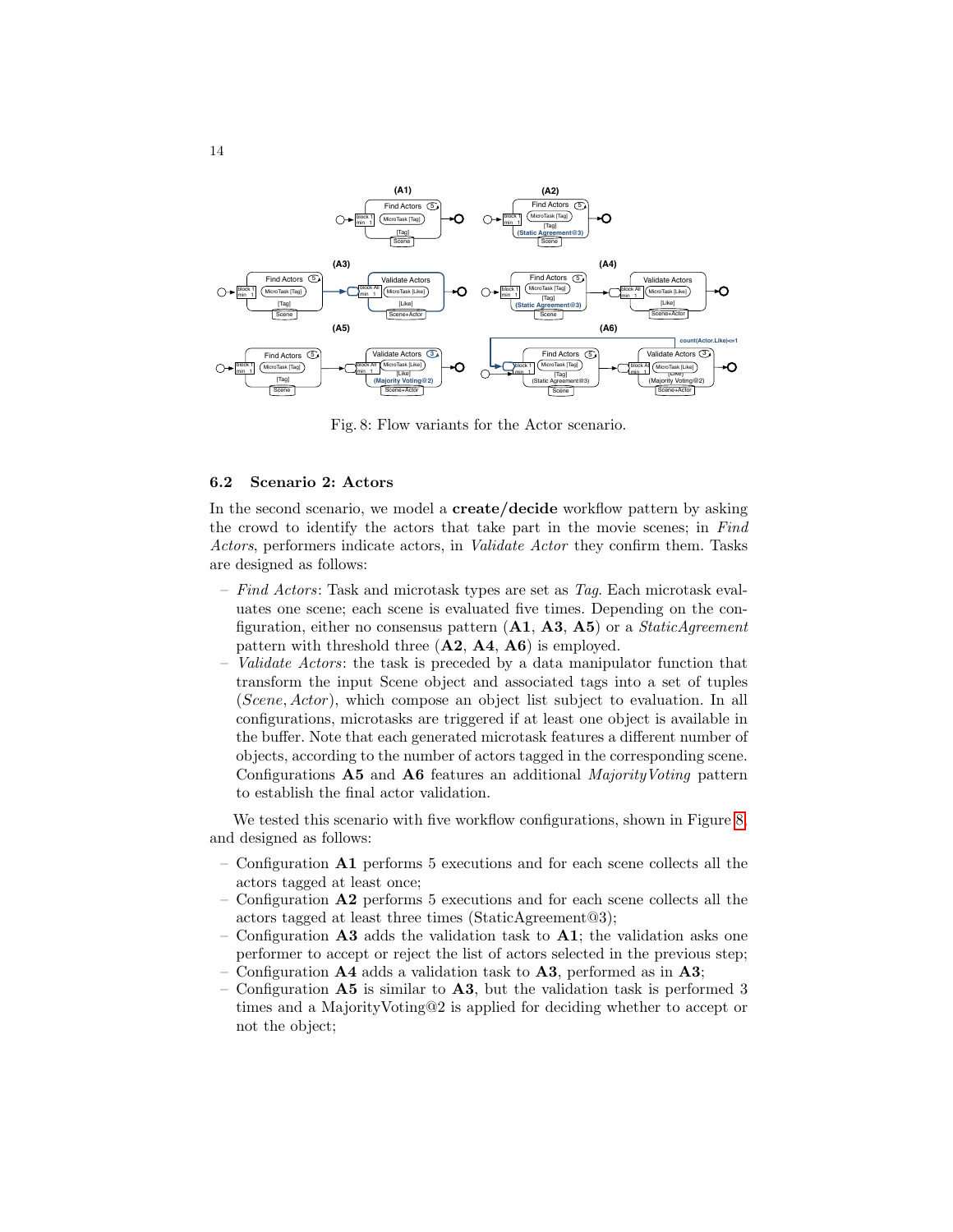<span id="page-14-1"></span>

Fig. 9: Temporal distributions of closed objects.

– Configuration  $\overline{A6}$  extends  $\overline{A5}$  by adding a StaticAgreement@3 on FindActors a feedback stream flow, originating from the Validate Actors task and directed to the Find Actors task, which notifies the latter about actors that were wrongly tagged in a scene (i.e., for which agreement on acceptance was not reached). Misjudged scenes are then re-planned for evaluation; for each scene, the whole process is configured to repeat until validation succeeds, or at most 4 re-evaluations are performed.

#### <span id="page-14-0"></span>6.3 Results

We tested the performance of the described scenarios in a set of experiments performed on Amazon Mechanical Turk during the last week of September 2013. Table [1](#page-11-1) and Table [2](#page-12-0) summarise the experiment statistics for the two scenarios, 1700 HITS for a total cost of 39\$.

Streaming Vs. Batch (Scenario 1: Positioning) In the first scenario we tested the impact on the application performance of the adoption of a stream data flow in a crowd workflow.

Time. Figure [9\(](#page-14-1)b) shows the temporal distribution of closed objects for the P1 and P2 configurations. As expected, a stream flow (P2) allows for almost synchronous activation of the subsequent task in the flow, while batch scenario (P1) shows a strict sequential triggering of the second task. However, the overall duration of the workflow is not significantly affected by the change. While the first task of the flow behaves similarly in the two configurations, the second task runs significantly quicker in the batch flow, thus recovering the delay due to the sequential execution.

Quality. Table [3a](#page-15-0) shows the precision of the classification results of task Position Scenes (note that for this first part the two configurations are exactly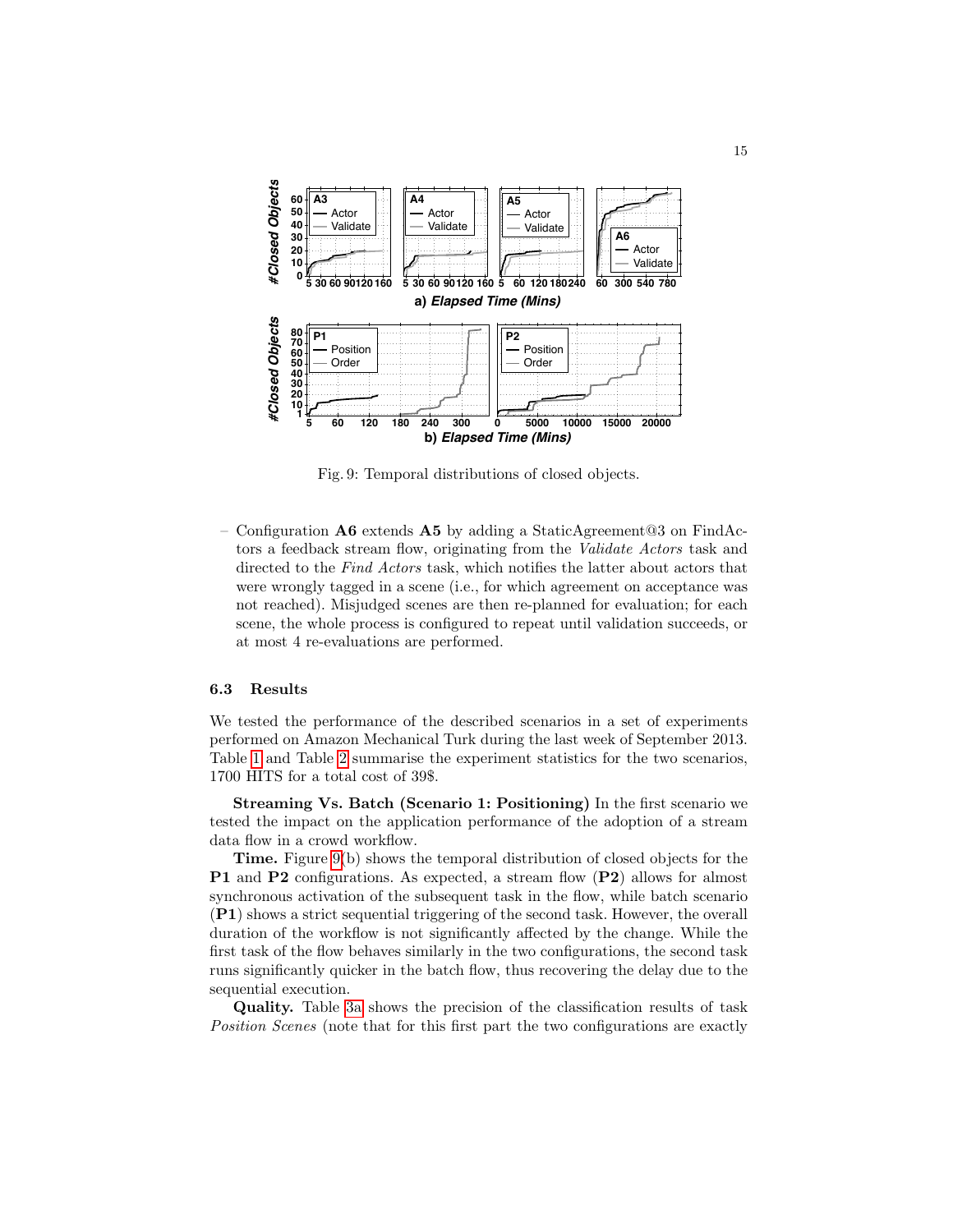the same, it makes no sense to compare the two results). Table [3b](#page-15-0) shows a measure of the quality of the obtained orders of scenes, i.e., Spearman's rank correlation coefficient of the resulting ranks from the Order Scenes task against the real order of scenes. Both tables show that the attained quality was not significantly influenced by the different task activation modes.

In summary, we didn't notice a different behaviour due to streaming. One possible reason is that in the batch configuration the entire set of assignments is posted at once on AMT, thus becoming more prominent in terms of number of available executions (and thus being preferred by performers, as widely studied [\[1\]](#page-16-0)), while in a stream execution a small number of assignments is posted on AMT at every closing event of objects from the previous tasks.

Intra-Task Consensus Vs. Workflow Decision (Scenario 2: Actors) The second scenario aimed at verifying the impact that different intra-task and workflow patterns produced on the quality, execution time, and cost. We focused in particular on different validation techniques.

Time. Figure [9\(](#page-14-1)a) and (c) shows the temporal distribution of closed object for configurations A3-A6. Configurations A1 and A2 are not reported because they are composed of one single task and thus their temporal distribution is not comparable. The temporal behaviour of the first and second tasks in the flow are rather similar (in the sense that the second one immediately follows the other). Validation is more delayed in A5 due to the MajorityVoting pattern that postpones object close events. Configuration  $\mathbf{A6}$  (Figure [9\(](#page-14-1)c)) is significantly slower due to the feedback loop, which also generates a much higher cost of the campaign, as reported in Table [1.](#page-11-1) Indeed, due to the feedback, many tasks are executed several times before converging to validated results.

Quality. Table [4](#page-16-4) reports the precision, recall and F-Score figures of the six configurations. The adoption of increasingly refined validation-based solutions (configurations A3-A4-A5) provides better results with respect to the baseline configuration  $\mathbf{A}1$ , and also to the intra-task agreement based solution  $\mathbf{A}2$ ; validations do not have a negative impact in terms of execution times and costs. On the other hand, the complexity of of case  $A6$ , with the introduction of feedback, proved counter-productive, because the validation logic harmed the performance, both in monetary (much higher cost) and qualitative (lower results quality) senses, bringing as well overhead in terms of execution time. Notice

<span id="page-15-0"></span>Table 3: Scenario 1 (Positioning), configuration P1 and P2: a) Precision of the Position Scenes classification task; b) Spearman's rank correlation coefficient of the resulting ranks from the *Order Scenes* task against the real order of scenes.

|                |            | a                                    |            |    | <sub>D</sub> |                             |  |  |  |
|----------------|------------|--------------------------------------|------------|----|--------------|-----------------------------|--|--|--|
|                |            | $ Config. P$ Beg. $ P$ Mid. $ P$ End |            |    |              | Spearman Beg. Spearman Mid. |  |  |  |
| P1             | $0.50\,$   |                                      |            | D. | 0.500        | 0.543                       |  |  |  |
| P <sub>2</sub> | $\rm 0.50$ | ).80                                 | $\rm 0.33$ | D۹ | 0.900        | 0.517                       |  |  |  |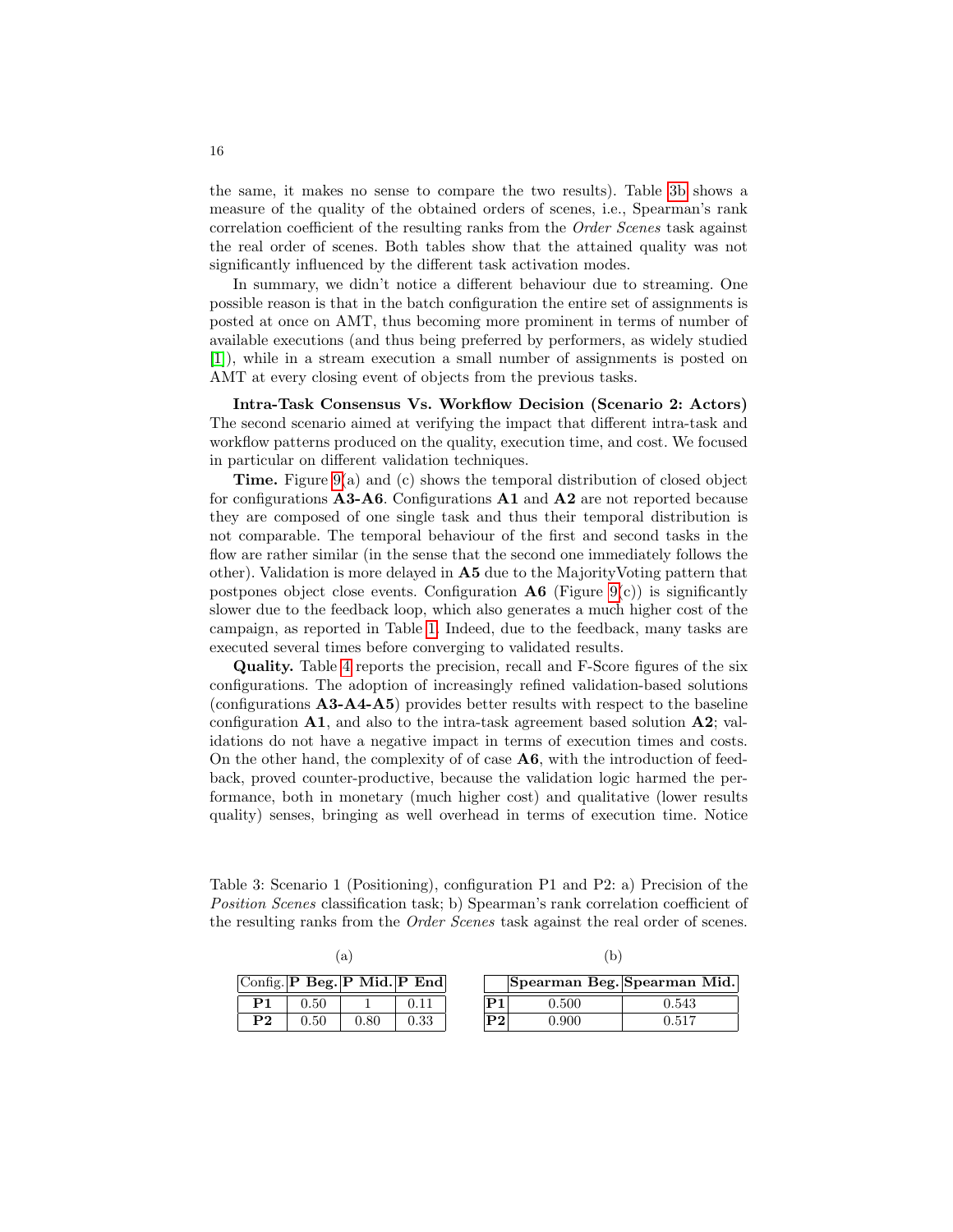<span id="page-16-4"></span>Table 4: Scenario 2 (Actor): Precision, Recall, and F-score of the 6 configurations.

|                                                  | A1   A2   A3   A4   A5   A6 |  |  |
|--------------------------------------------------|-----------------------------|--|--|
| $ Precision 0.79  1  0.92 0.99 0.95 0.89 $       |                             |  |  |
| <b>Recall</b> $ 0.98 0.87 0.97 0.90 $ 1 $ 0.96 $ |                             |  |  |
| <b>F-Score</b> $ 0.85 0.91 0.93 0.93 0.97 0.90 $ |                             |  |  |

that the configuration A3 reaches the highest precision score. That's because the StaticAgreement strategy ensures that all the selected actors really appear in the image, while using the crowd for the validation part can add some errors (for instance some actors recognized in the Find Actor can be discarded in the Validate Actors ). However note that the other configurations  $(A3 - A5)$  reach an higher recall and F-score value, meaning an overall better quality of the final result.

In summary, the above tests show an advantage of concentrating design efforts in defining better workflows, instead of just optimising intra-task validation mechanisms (based e.g. on majority or agreement), although overly complex configurations should be avoided.

# 7 Conclusions

We present a comprehensive approach to the modeling, design, and patternbased specification of crowd-based workflows. We discuss how crowd-based tasks communicate by means of stream-based or batch data flows, and we define the option between loose and tight coupling. We also discuss known patterns that are used to create crowd-based computations either within a task or between tasks and we show how the workflow model is translated into executable specifications which are based upon control data, reactive rules, and event-based notifications.

A set of experiments demonstrate the viability of the approach and show how the different choices in workfllow design may impact on the cost, time and quality of crowd-based activities.

# References

- <span id="page-16-0"></span>[1] Law, E., von Ahn, L.: Human Computation. Synthesis Lectures on Artificial Intelligence and Machine Learning. Morgan & Claypool Publishers (2011)
- <span id="page-16-1"></span>[2] Bozzon, A., Brambilla, M., Ceri, S.: Answering search queries with crowdsearcher. In: 21st Int.l Conf. on World Wide Web 2012. WWW '12, ACM (2012) 1009–1018
- <span id="page-16-2"></span>[3] Bozzon, A., Brambilla, M., Ceri, S., Mauri, A.: Reactive crowdsourcing. In: 22nd World Wide Web Conf. WWW '13 (2013) 153–164
- <span id="page-16-3"></span>[4] Bernstein, M.S., Little, G., Miller, R.C., Hartmann, B., Ackerman, M.S., Karger, D.R., Crowell, D., Panovich, K.: Soylent: a word processor with a crowd inside. In: Proceedings of the 23nd annual ACM symposium on User interface software and technology. UIST '10, New York, NY, USA, ACM (2010) 313–322